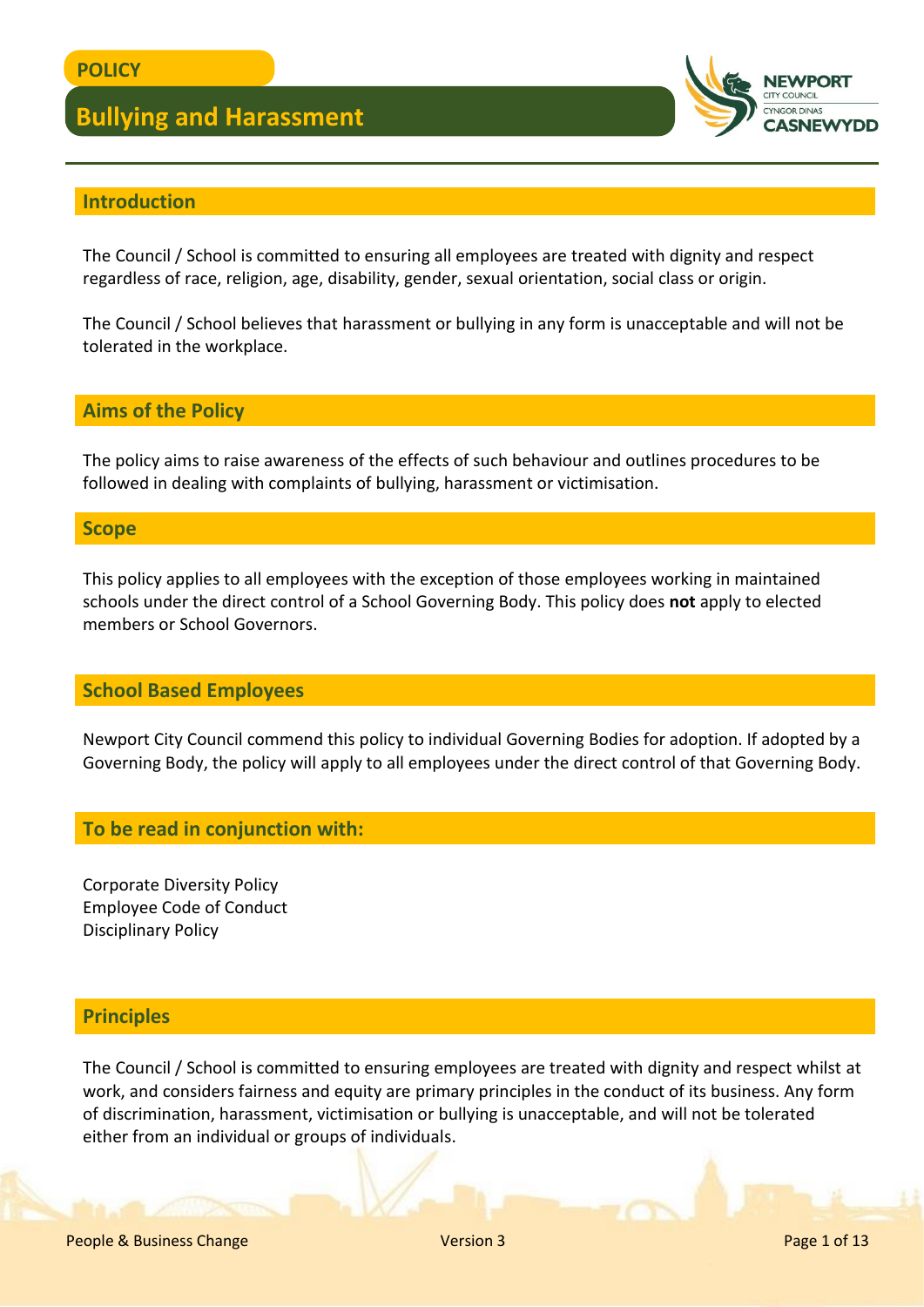

The Council / School acknowledges its responsibility for the working environment, and for the welfare and protection of its employees.

The Council / School believes that individual employees are responsible for their own behaviour, both professionally and personally. There is an expectation that staff will conduct themselves in a manner which does not cause offence to another person. In essence, everyone has a responsibility for upholding personal dignity and challenging unacceptable behaviour.

The Council / School is committed to resolving issues raised under the *Bullying and Harassment Policy*  as early and as quickly as possible.

This Policy is also available in Welsh. Should you wish for any process under this Policy to be conducted in Welsh please advise the relevant manager and this can be arranged.

## **POLICY**

#### **Complaints of Bullying and Harassment**

The Council / School believes that employees who feel that they are not being treated with dignity and respect or who feel they have been bullied, harassed or victimised have the right to complain and to have that complaint dealt with seriously and promptly.

The Council / School is committed to resolving issues raised under the *Bullying and Harassment Policy,* through alternative conflict resolution processes, such as a facilitated discussion or mediation.

The Council encourages employees to report all incidents of inappropriate behaviour and employees can expect to have any reports of such incidents, to be treated seriously, promptly and confidentially.

In order to support employees who wish to exercise their right to complain under this policy, the Council / School has developed a network of resources that are available to offer advice and assistance to both parties throughout the process. These can include Managers, Human Resources Officers and Trade Union Representatives.

#### **Complaints Against Elected Members**

The policy does **not** apply to elected members. Elected members are governed by a statutory *Members' Code of Conduct;* this is enforced by the Public Services Ombudsman. If a Council / School employee feels they have a complaint of bullying and / or harassment against an elected member, they should contact the Head of Law and Standards who will be able to advise them on the appropriate process they can follow.

#### **Complaints Against Members of School Governing Bodies**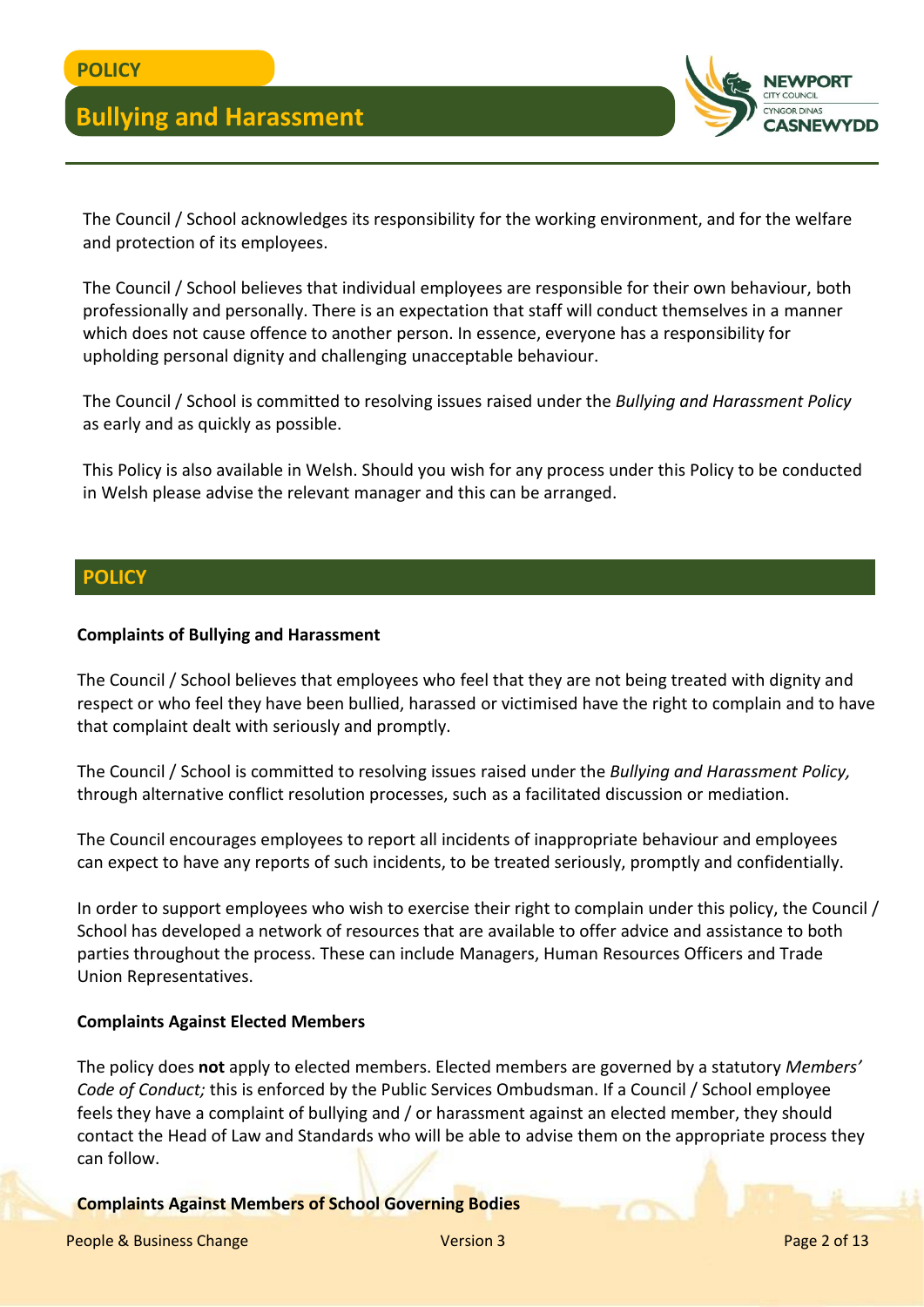

This policy does **not** apply to complaints of bullying and harassment from employees against members of School Governing Bodies. If a Council / School employee feels they have a complaint of bullying and / or harassment against a member or members of a School Governing Body, they should contact the Clerk to the Governing Body via the Council's Governor Support team, who will be able to provide the employee with details of the School's *Complaints Policy,* which is the appropriate route for dealing with complaints against Governors.

## **Complaints from Members of the Public**

Members of the public who feel that they have been the subject of bullying and / harassment from a behaviour from a Council or School employee in the course of their duties should be referred to the Council / School *Complaints Policy*.

### **The Equality Act 2010**

The Council / School is required to have regard to the Equality Act 2010, which outlines the various types of discrimination, victimisation, harassment and other unlawful conduct in employment.

The Equality Act 2010 is concerned with harassment, victimisation and discrimination in the workplace, specifically in respect of the following "protected characteristics" age, disability, gender reassignment, marriage and civil partnership, pregnancy and maternity, race, religion or belief, sex and sexual orientation.

In discharging their duty the Council / School is committed to eliminating conduct that is prohibited by the Equality Act 2010, including breaches of non-discrimination, such as bullying. The Council / School has a duty to advance equality of opportunity between those who share a protected characteristic and employees who do not share it and will seek to foster good relationships between these groups of employees.

### **DEFINITIONS**

There is no one legal definition of bullying, harassment or victimisation. However, bullying, harassment and victimisation can involve conduct that is unlawful under either common law or specific legislation. Some acts of harassment or bullying may amount to discrimination, assault or incitement, giving rise to civil liability or criminal prosecution of the perpetrator.

Discrimination, harassment, victimisation and bullying may be against one or more individuals, and may involve a single incident or a series of events. The display of such conduct is not limited to face-to-face contact, but can be in writing, via e-mail or by telephone. It can also include behaviour outside work time, which impacts upon work, or is carried out while engaged on work related duties.

The Council / School recognises that it is for each individual to decide what conduct is acceptable and what they deem to be unacceptable behaviour. Consequently different employees may reach a different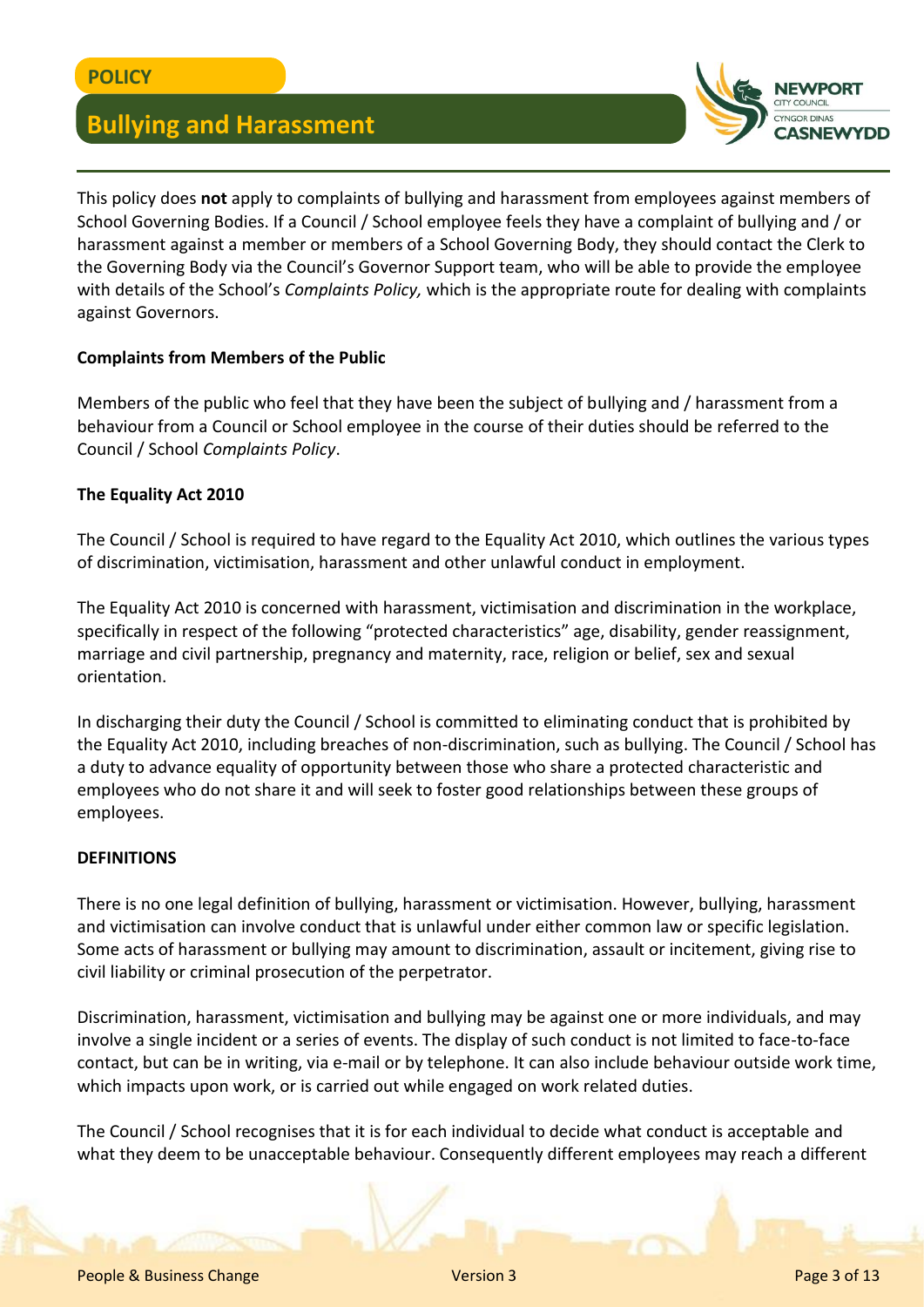

view of the same situation, based on their perception of it.

## **Discrimination**

There are various types of discrimination and other unlawful conduct set out in the Equality Act 2010. 1. *Direct discrimination* – where a person treats another less favourably because of a protected characteristic.

2. *Combined direct discrimination* – where a person is treated less favourably because of a combination of protected characteristics, e.g. gender and age.

3. *Indirect discrimination* – when a policy or practice is apparently neutral but the effect places a group of people at a significant disadvantage.

**Workplace bullying** can be defined as "offensive, intimidating, malicious, insulting or humiliating behaviour, abuse of power or authority which attempts to undermine an individual or group of employees and which may cause them to suffer stress." (ACAS)

**Harassment** is defined as "improper, offensive and humiliating behaviour, practices or conduct, which may threaten a person's job security, create an intimidating, unwelcome and stressful work environment, or cause personal offence or injury. Harassment is most easily identified when it is continuous, frequent, repetitive and part of an overall pattern. (Industrial Society)

**Victimisation** occurs when a person is treated less favourably because they are suspected or known to have complained (this need not be limited to complaints regarding bullying or harassment), or given evidence about behaviour which has resulted in a complaint alleging a breach of conduct, or a request to have a decision reviewed. Victimisation is a form of bullying or harassment and is unacceptable, may be illegal and could lead to disciplinary action being taken.

## *Further information and examples of bullying and harassment can be found in Appendix 1.*

### **EMPLOYEES' RESPONSIBILITIES**

All employees have a responsibility for upholding personal dignity and challenging unacceptable behaviour. Consequently, employees must:

- Be aware of, and comply with, the *Bullying and Harassment Policy*.
- Be conscious of the distinction between acceptable behaviour, and that which is not welcomed by others.
- Not participate in, encourage or condone the bullying, harassment or victimisation of others.
- Take responsibility for prompt action where the individual feels that they are being bullied, harassed or victimised as a result of someone's actions.
- Ensure colleagues are not subjected to bullying, harassment or victimisation in any form, reporting situations where they believe this is occurring.

## **MANAGERS' RESPONSIBILITIES**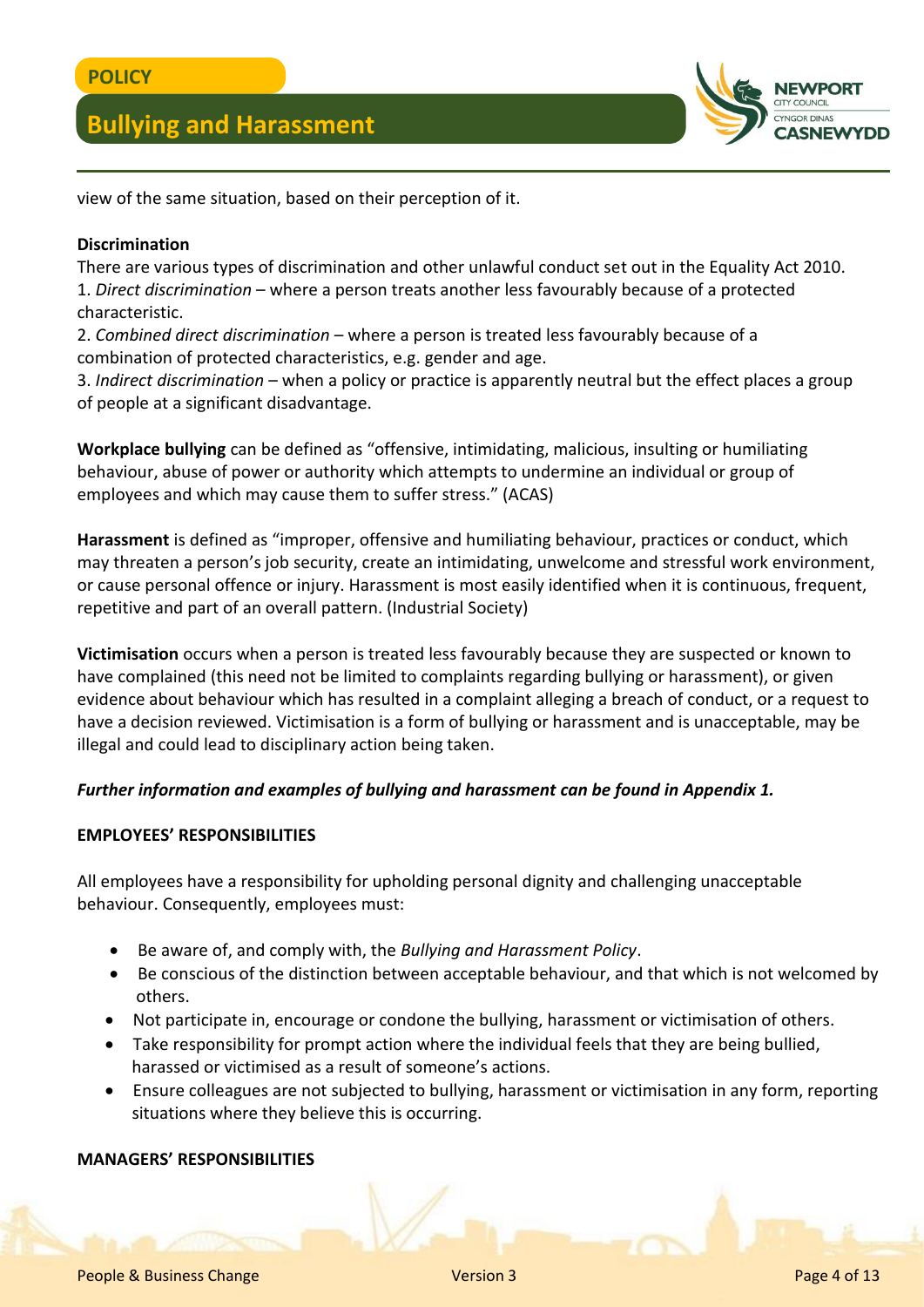

Managers / Head Teachers are responsible for assessing the job performance, behaviour, attitude and attendance at work of employees, and taking appropriate action to ensure required standards are attained. However, in doing so, any concerns, criticisms or action taken must be justifiable, constructive and conducted in an appropriate manner. Managers / Head Teachers must treat staff with dignity and respect, and must not use an intimidating style or go beyond the normal bounds of managerial authority, in order to achieve objectives.

In addition to the responsibilities which apply to all employees, all managers are expected to promote a culture which affords dignity to all employees for whom they are responsible. Managers / Head Teachers must:

- Set an example to other staff.
- Be aware of their duty of care to staff, which includes the prevention of bullying, harassment or Victimisation
- Ensure that all employees, in particular new employees, are clear regarding the standards of behaviour expected by the Council
- Make employees aware of the Council's *Bullying and Harassment Policy* through induction training and training briefings.
- Be alert to potential problem situations if they are aware of behaviour which might cause offence, and act promptly to prevent or stop any behaviour which compromises an individual's dignity at work without waiting for a complaint to be made.
- Respond sensitively to any concerns, bearing in mind that it is the perception of the individual which is important.
- Treat complaints of unacceptable behaviour, harassment, victimisation or bullying seriously, and deal with any issues raised fairly and confidentially.

## **HANDLING BULLYING AND HARASSMENT COMPLAINTS**

### **INITIAL PROCEDURE**

The objective of the Initial stage is to resolve the complaint/allegation as early and as quickly as possible.

### **Step One**

Where an incident occurs which an employee feels contravenes their dignity at work, or where they feel they have been discriminated against, bullied, harassed or victimised, they should:

- Record the details of the incident as soon as possible after it has happened. The record should include details of the date, time and place of incident; full details of what happened and what was said; names of any witnesses to the incident;
- Where possible, approach the person responsible for the unacceptable behaviour at the time of the incident, or as soon as possible after the event. This is to make it clear that their behaviour has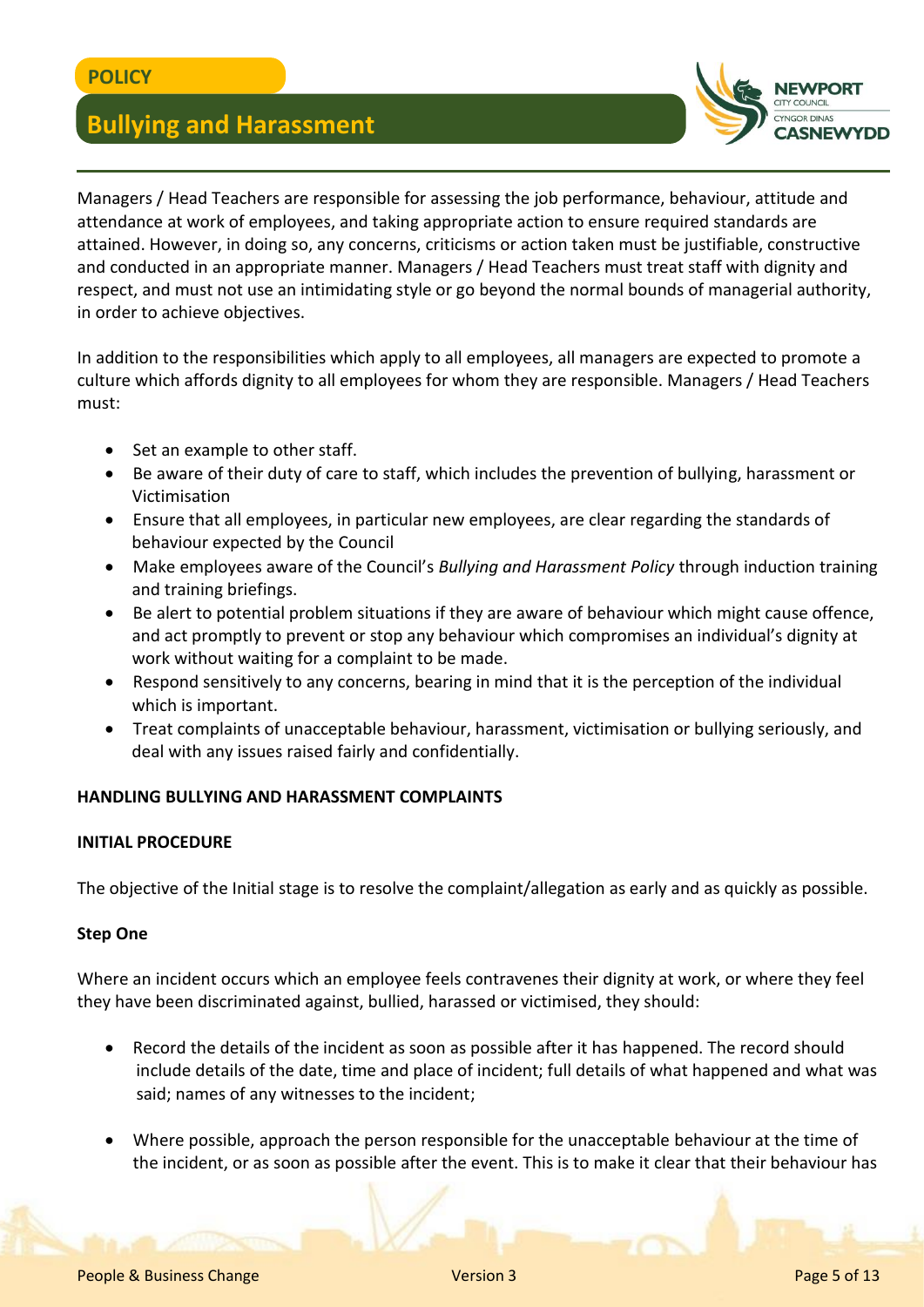

 caused offence and is not wanted and to request that the behaviour stops or is modified in the future.

This is the first step in addressing the situation and can often resolve it, particularly if the person responsible does not realise the impact of their behaviour on others.

If the unacceptable behaviour continues, or the employee does not feel able to discuss the problem with the person who is causing (or has caused) the distress, they should inform their immediate manager. Where the issue relates to their immediate manager, the employee should refer the matter directly to their manager's manager or to Human Resources. Managers should take advice from Human Resources as soon as any complaint of bullying or harassment is raised to them.

#### *School Based Employees*

*Where the issue relates to their Head Teacher, the employee should raise the matter with the Chair of Governors in the first instance.*

### **Step Two – Facilitated Discussion**

The next step in the Initial Procedure is for the manager to seek to bring both parties together in an informal meeting known as a *facilitated discussion.* In order for this to progress, the employee raising the concerns will have to agree to their concerns to be shared with the person responsible for the unacceptable behaviour.

Facilitated discussions are aimed at clarifying matters between both employees in order to seek a better understanding of the problem, and achieve an amicable resolution. Meetings are usually facilitated by the manager, who may be supported by Human Resources.

As facilitated discussions are informal meetings, trade union representatives will not normally be present, and would only be present by the mutual agreement of **both** parties. The person against whom the complaint has been made has the right to receive a summary of the complaint in writing in advance of the meeting.

The manager will keep a written record of events and the resolution reached, and will continue to monitor relations between the parties.

Where the issue cannot be resolved through a facilitated discussion, or where the issues are such that a facilitated discussion is not appropriate, a further option that can be used to try to resolve the issues is formal *mediation***.** Any mediation process would take place in accordance with the process outlined in the Council's / School's *[Mediation Policy](http://www.newport.gov.uk/documents/Policies/HR-Mediation-Policy.pdf)*.

If the initial procedure fails to provide a resolution or the matter is considered so serious that it requires investigation, the employee or manager has the right to progress the complaint through the formal procedure.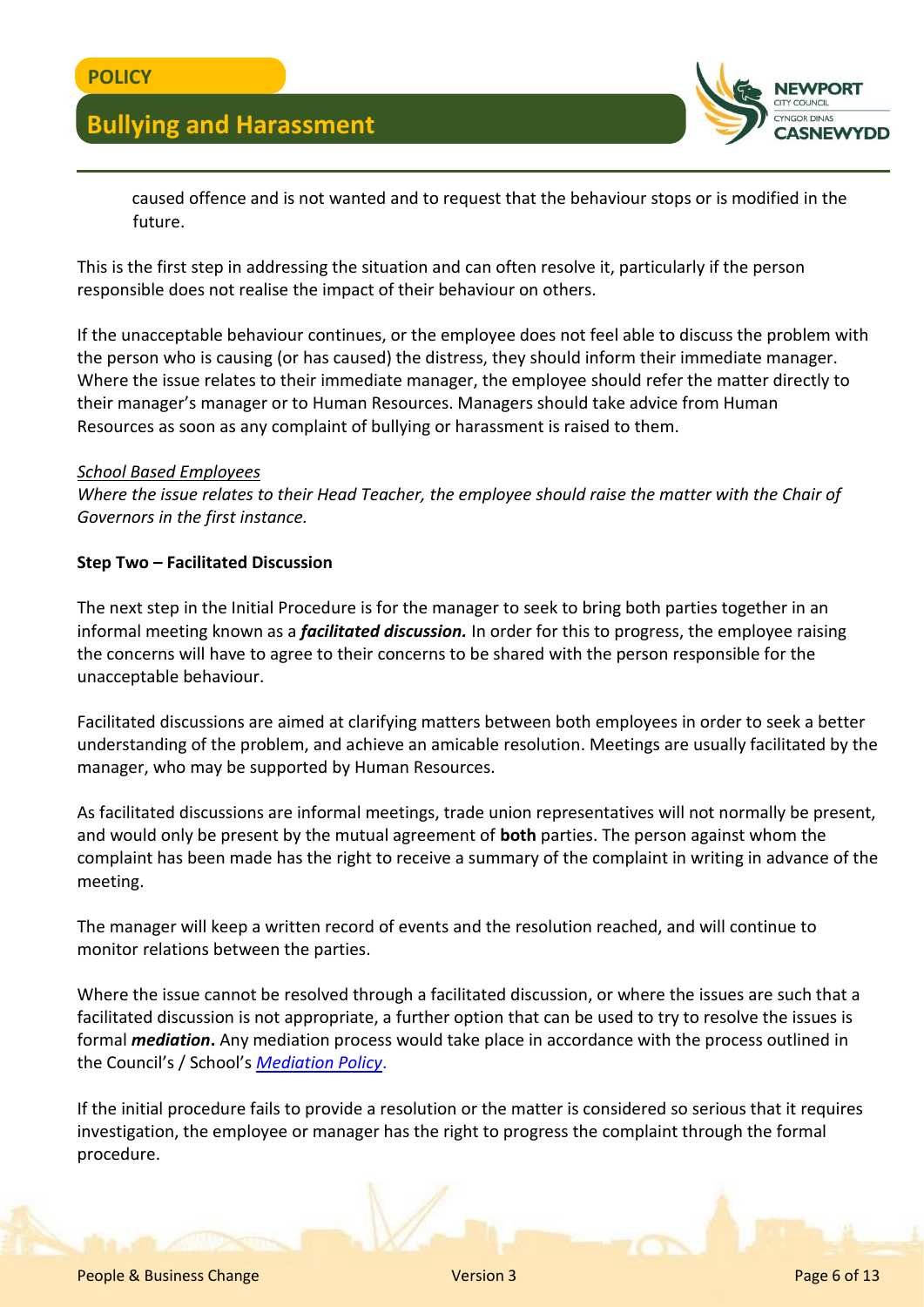

The Council / School will treat complaints of discrimination, harassment bullying sensitively and maintain confidentiality to the maximum extent possible. Investigation of allegations will normally require limited disclosure on a "need to know" basis. For example only the identity and the nature of the allegations are revealed to the alleged perpetrator, so they are able to respond to the allegations. Some details may also have to be given to potential witnesses but the importance of confidentiality will be emphasised to them.

## **FORMAL PROCEDURE**

The Formal procedure will normally be commenced when the initial procedure has filed to provide a resolution. In exceptional circumstances, the complainant's senior manager (third tier or above) / Head Teacher and Human Resources may collectively determine that the allegations are so serious that the formal procedure should be instigated immediately.

Formal complaints should be made in writing to the employee's manager. If the employee's immediate manager is the individual about whom the complaint is being made, the formal complaint should be sent to the next level of manager.

### *School Based Employees*

*Where an employee's complaint is formal, any investigation process and subsequent outcome will take place in accordance with the School's Disciplinary Procedure and not the process detailed within this policy.*

*Where an employee's complaint is against the Head Teacher, the matter should be raised with the Chair of Governors in the first instance.*

The manager (or the person who receives the complaint), within 5 working days of receipt of the complaint, will:

- Write to the complainant acknowledging their complaint, identifying who the Investigating Officer will be.
- Write to the alleged perpetrator summarising the complaint and identifying who the Investigating Officer will be.

The Investigating Officer will then contact both parties to clarify the process and timescales to be followed, and will offer both parties support from Occupational Health. The manager will inform both parties of their right to be represented by a trade union representative or work colleague at any meetings required as part of the investigation. Finally, the Investigating Officer will inform Human Resources that the case has moved to the formal stage.

At this stage, the possibility of transfer, redeployment, suspension from duty, or separation arrangements will be considered; this will not constitute disciplinary action. Implementation of the above will be put in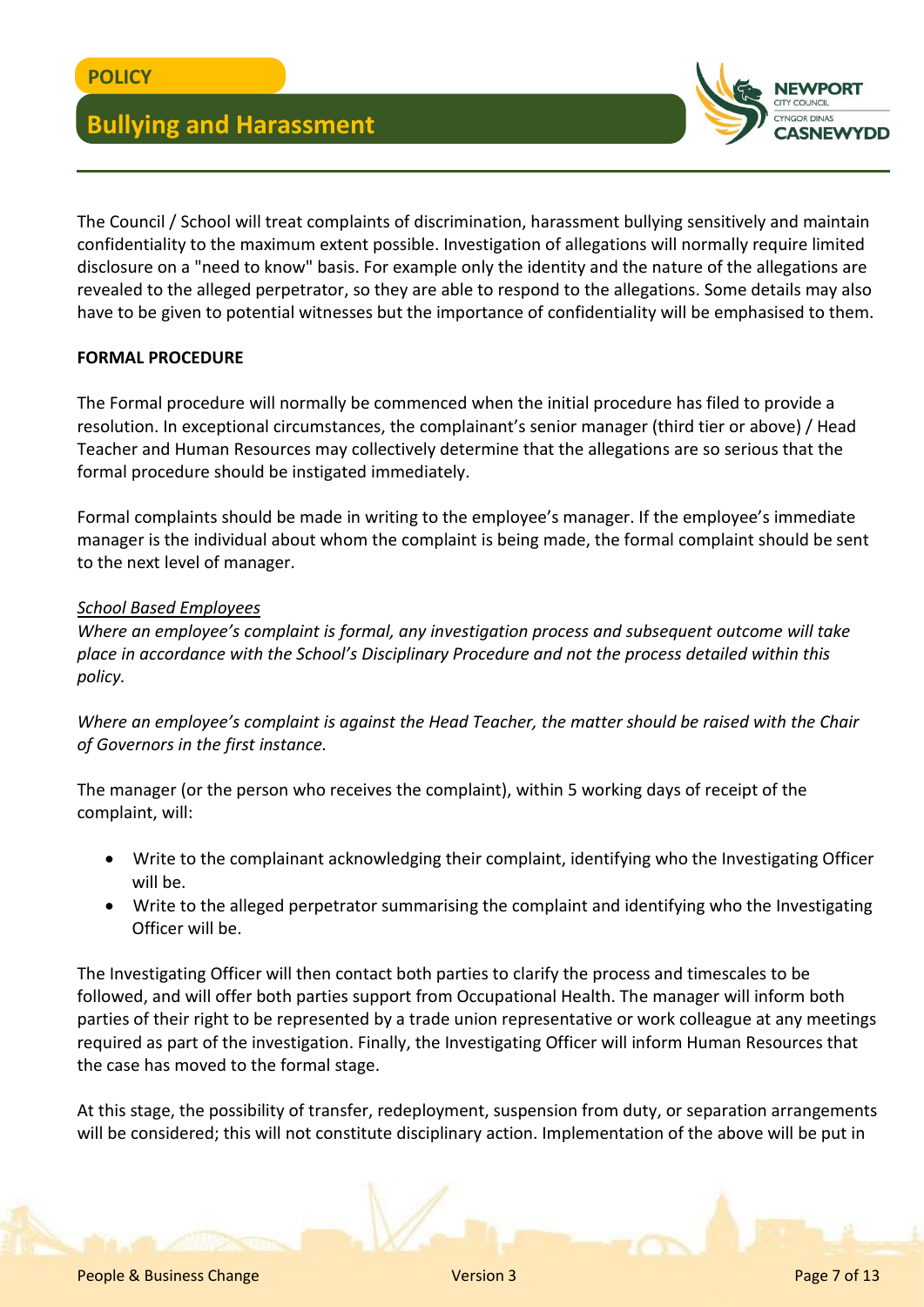

place to protect the interests of both parties, and will be on full pay and without prejudice for the duration of the investigation. A decision on which individual (if any) to move will be based on objective criteria such as travel arrangements, work-life balance issues, needs of the service, availability of resources.

In addition, where a complaint is against the individual's direct manager it may be necessary to alter/amend the line management arrangements whilst the complaint is being investigated.

### **Investigation Process**

Any investigation of a formal complaint must be handled sensitively and with due respect for the rights to both the complainant and the alleged bully or harasser.

An appropriate manager will be appointed to undertake an investigation into the complaint. The Investigating Officer may be supported by a member of Human Resources. Those carrying out the investigation should not in any way be connected with the allegation, and every effort should be made to resolve complaints as soon as is reasonably possible.

If either party has any concerns regarding the Investigating Officer appointed, these concerns should be detailed in writing to the Head of Service within 5 days of the letter being providing the notification of the Investigating Officer. Where concerns are raised, these will be considered by the Head of Service and a decision may be taken to replace the Investigating Officer.

The Investigating Officer should ensure that both parties are aware of their rights to representation throughout the process. The investigation will involve interviewing both parties separately, together with any relevant witnesses. During the investigation, the complainant will be given the opportunity to clarify in detail their complaint.

During the formal interview, the alleged perpetrator will be provided with the details of the nature of the complaint and will have the opportunity to respond fully to allegations raised.

Following completion of the investigation, the Investigating Officer will draw up a report detailing the background, findings, conclusions and recommendations.

### **Outcome - No Case to Answer**

Where the Investigating Officer determines that there is no case to answer, both the individual who made the complaint and the person against whom the complaint was made will be informed separately in person of the outcome, and this will then be confirmed in writing. Both parties will be advised of any recommendations made as a result of the investigation. Counselling and mediation may be offered to the parties involved (please refer to the Council's *[Mediation Policy](http://www.newport.gov.uk/documents/Policies/HR-Mediation-Policy.pdf)*).

If the complainant is still unhappy in respect of the original complaint they are able to exercise their right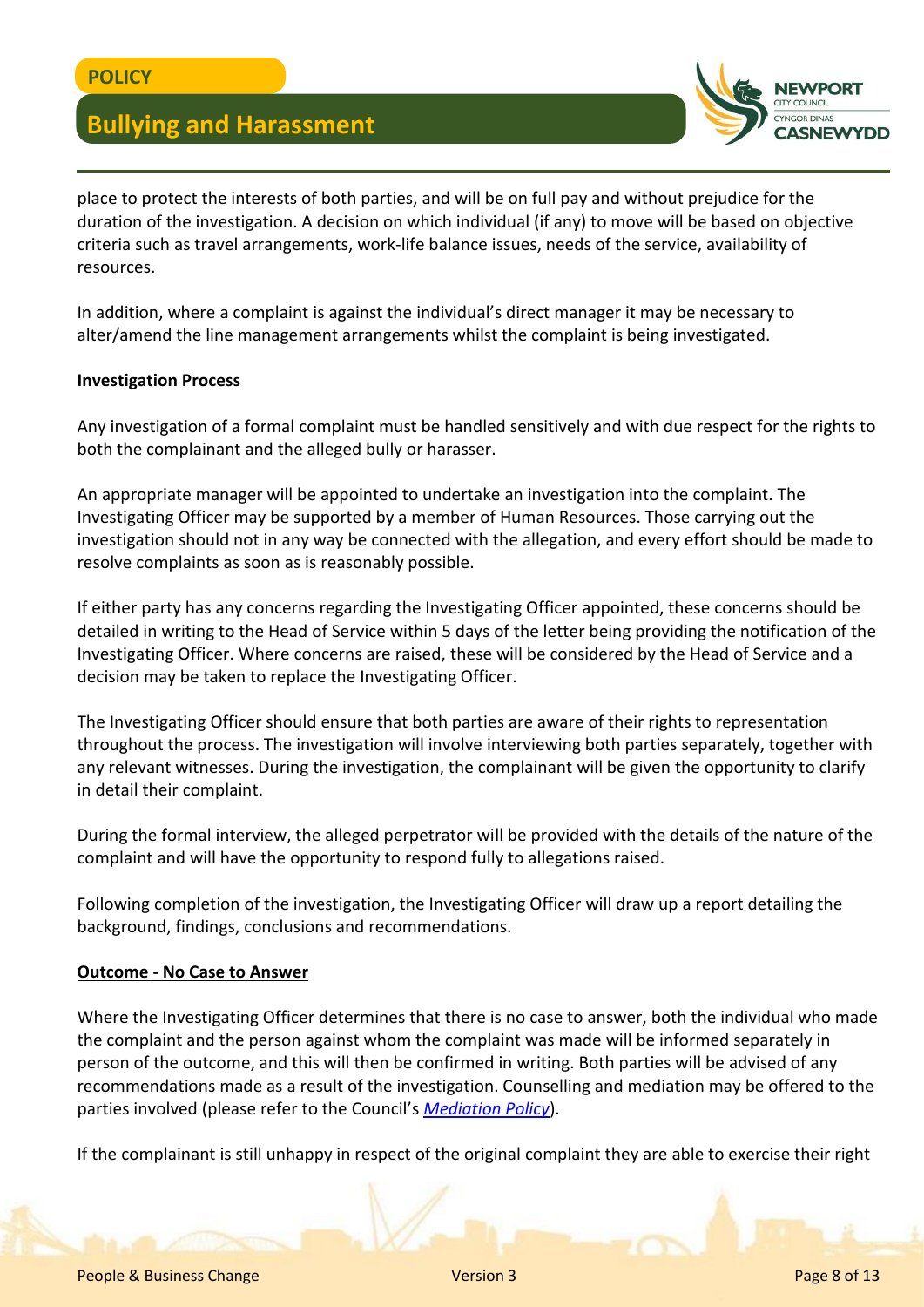

of appeal within seven calendar days of the outcome meeting. Any appeal must be made in writing, stating the grounds for the complainant's appeal (e.g. key witnesses have not been interviewed, specific information has not been considered).

The appeal should be heard by an independent manager, who should be no less than a third tier manager. The independent manager may request to meet with the Investigating Officer who investigated the initial complaint.

## **The decision reached at the appeal meeting as to whether there is a case to answer is final; there is no further right of appeal.**

## **Outcome - Case to Answer**

If the Investigating Officer is satisfied that the facts they have gathered are sufficient for disciplinary action to be taken against an employee, a Disciplinary Hearing should take place in accordance with the Council's *Disciplinary Policy.* The Investigating Officer's report will be used as the investigation report for the Disciplinary Hearing and the Investigating Officer will present the Disciplinary case.

Where disciplinary action is taken as a result of a complaint under the *Bullying and Harassment Policy,* the complainant cannot appeal against the perceived leniency or severity of the action taken.

Following the Disciplinary Hearing, the Disciplining Officer / Chair of the Staff Discipline and Dismissal Committee will arrange to meet with the complainant to discuss the outcome of their complaint and they will be advised of any further recommendations made. This will **not** include details of the action taken (i.e. the level of warning issued). Any information provided to the complainant will be solely for the purposes of providing resolution to their initial complaint. The complainant must also be advised that strict confidentiality regarding their complaint and its outcome will need to be maintained in the future, as any breaches of confidentiality may warrant action under the Council's / School's *Disciplinary Policy*.

### **MALICIOUS COMPLAINTS**

Complaints of bullying, harassment or victimisation are made in good faith and will be dealt with in accordance with the *Bullying and Harassment Policy* on this basis. However, complaints which, after investigation, are considered not to have been made in good faith will be treated seriously and could possibly lead to disciplinary action being taken against the complainant. There would need to be clear supporting evidence that the complaint made was malicious or vexatious. It is important to note, however, that a complaint would not be considered malicious simply because a case was considered unfounded.

### **ADVICE AND COUNSELLING**

A person who has complained of bullying, harassment or victimisation or is considering making such a complaint will have access, where appropriate, to the Council's Occupational Health Service and/or a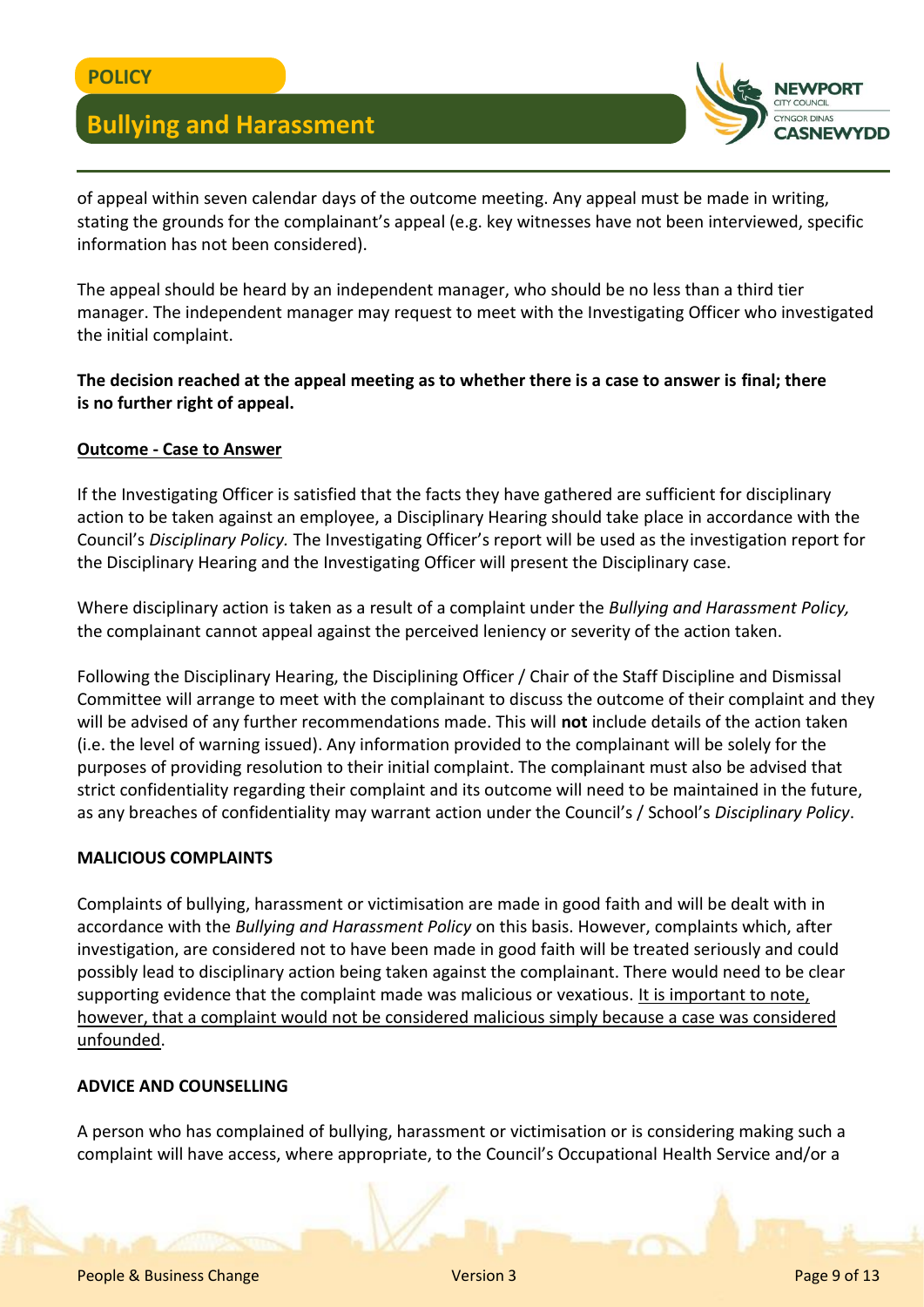

Counsellor for support and advice.

Counselling will also be available for individuals whose behaviour has been found unacceptable. They may be unaware or insensitive to the impact of their actions and counselling can help them change their behaviour and prevent the occurrence of further incidents. However, it is recognised that counselling can only be taken up my mutual consent.

If an individual feels they wish to assess counselling support as the result of bullying and harassment, they should normally discuss this with their line manager in the first instance that will make the necessary arrangements. However, if an individual feels that it is not appropriate to discuss this with their line manager, they should contact Human Resources directly, or via their line manager's manager or trade union representative.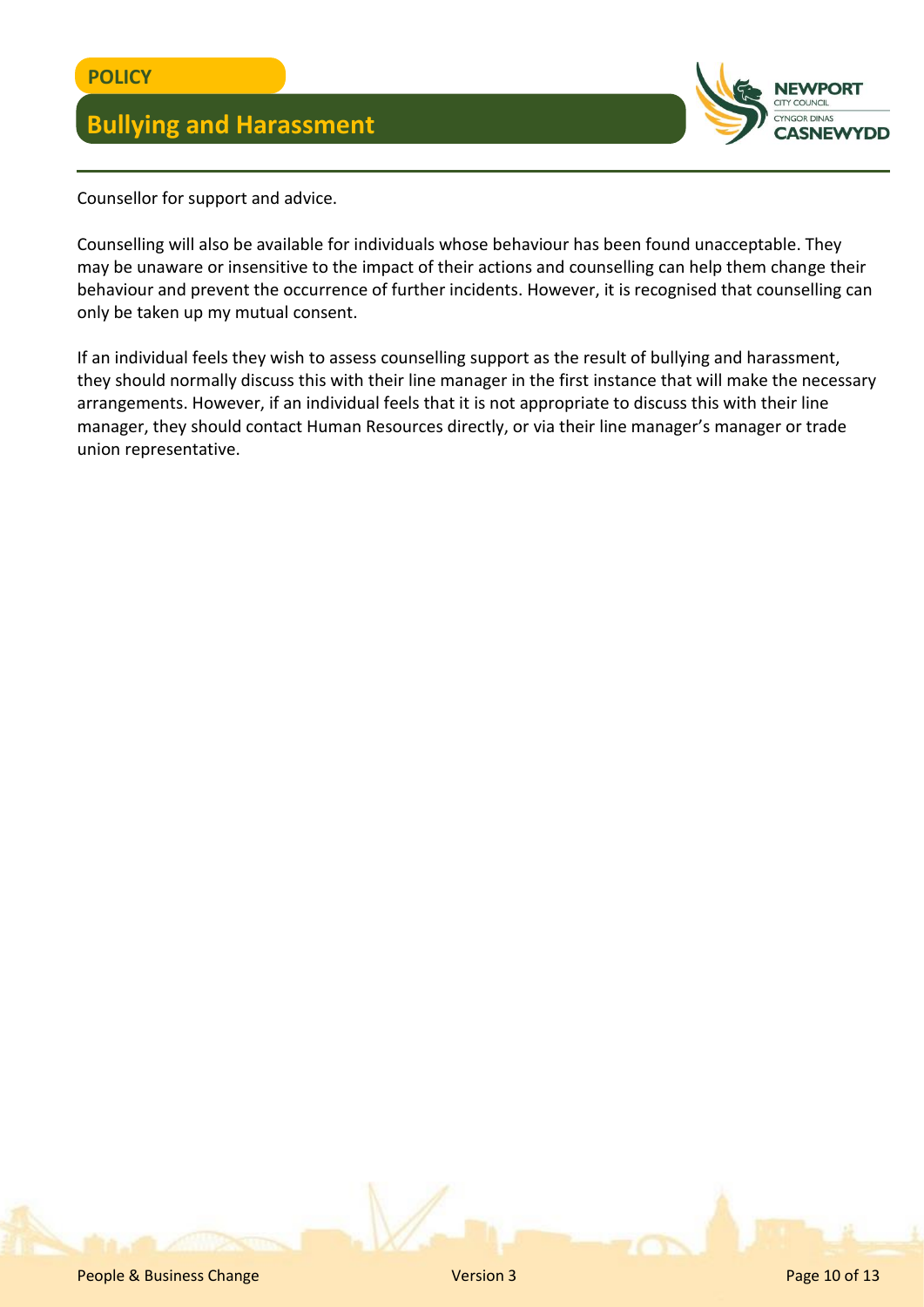

### **APPENDIX 1**

### **WHAT IS BULLYING?**

The *Bullying and Harassment Policy* defines workplace bullying as:

"offensive, intimidating, malicious, insulting or humiliating behaviour, abuse of power or authority which attempts to undermine an individual or group of employees and which may cause them to suffer stress." (ACAS)

Bullying at work is acknowledged as workplace stress by the Health and Safety Executive (HSE) in their Guided 'Stress at Work'. The HSE say that stress at work can be triggered or made worse where 'there is prolonged conflict between individuals, including bullying or where staff are treated with contempt or indifference'.

### **Examples of bullying behaviour which are clearly unacceptable include:**

- Making life difficult for those who have the potential to do the bully's job better than the bully; this would include undermining or sabotaging an individual's work.
- Punishing others for being too competent by constant criticism, or by removing their responsibilities, often giving them trivial tasks to do instead.
- Refusing to delegate because they feel that they can't trust anyone else.
- Shouting at staff to get things done, persistently picking on people in front of others or in private.
- Insisting that a way of doing things is always right.
- Keeping individuals in their place by intentionally blocking promotion or training opportunities.
- Making threats or inappropriate comments about work performance, career or job security.
- Unnecessarily overbearing supervision, such as withholding relevant information, constantly overruling the individual's authority either privately or in the presence of colleagues
- Deliberately failing to meet deadlines or with-holding information from a manager, so that the manager appears to have failed in their role.
- If someone challenges a bully's authority, overloading them with work and reducing the guidelines, hoping that they fail at what they do.
- Feeling envious of another's professional or social ability, so setting out to make them appear incompetent, or make their lives miserable, in the hope of getting them dismissed or making them resign.
- Excluding an individual by deliberately ignoring them / not speaking to them, including exclusion from work-related social events.

### **WHAT IS HARASSMENT?**

The *Bullying and Harassment Policy* defines harassment as: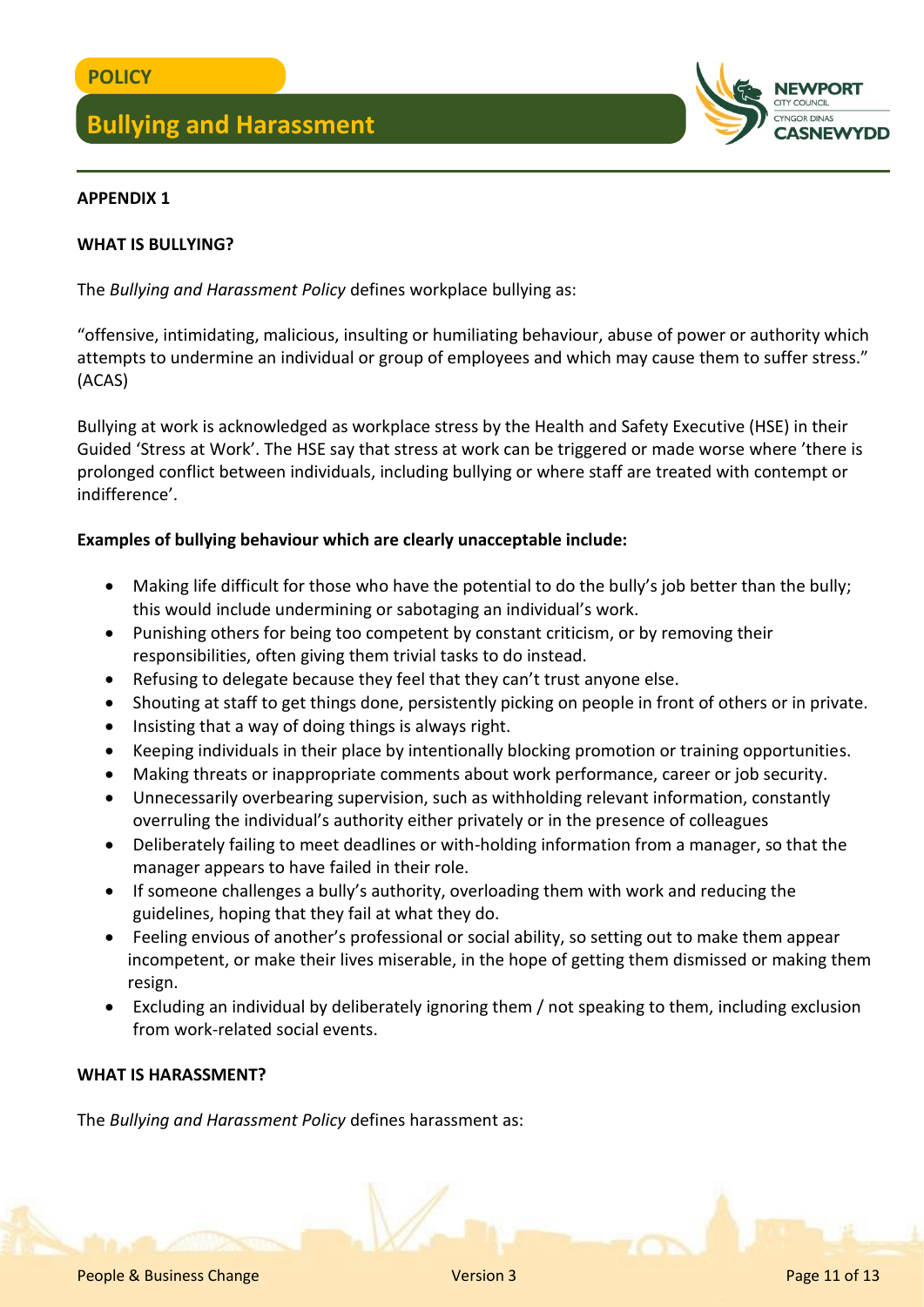

"improper, offensive and humiliating behaviour, practices or conduct, which may threaten a person's job security, create an intimidating, unwelcome and stressful work environment, or cause personal offence or injury. Harassment is most easily identified when it is continuous, frequent, repetitive and part of an overall pattern. However, some harassment is serious enough to be recognised even if the behaviour occurred only once, and it may also be a criminal offence" (Industrial Society)

Harassment on the grounds of colour, race, nationality, ethnic or national origin, sex, sexual orientation, gender reassignment, trans-sexualism, marital status, disability, age, religion/belief, HIV status or any other personal characteristic of the individual breaches the Council's *Bullying and Harassment Policy.*

## **Examples of conduct which are clearly unacceptable include the following:**

## **Physical Conduct**

- Unwanted verbal, physical or sexual advances or physical assaults because of an individual characteristic.
- Explicit derogatory physical treatment causing offence to an individual, including offensive and obscene gestures.
- Threatening to commit an act of violence against another person
- Unwanted and unnecessary physical contact, including unnecessary touching or standing too close to someone so that they feel uncomfortable.
- Less tangible forms of behaviour such as staring or leering.

### **Use of Language**

- Explicit derogatory or patronising verbal comments, insults, ridicule or innuendo causing offence to an individual; this includes comments about dress or appearance.
- Discriminating remarks, images or material which cause the individual to feel threatened, humiliated, patronised or harassed,
- Jokes about, at the expense of, or made because of, an individual's personal characteristics; this includes teasing and practical jokes.
- Unwanted, intrusive or persistent questioning or speculation about an individual's personal characteristics or private life and activities, including the spreading of malicious gossip.

### **Use of non-verbal materials**

- Duplication, publication or display of written or photographic material likely to cause offence (including via e-mail). This includes the display of flags, posters or other offensive symbols and the sending of hate mail.
- Damaging, defacing or destroying the property of another person
- Offensive graffiti

## **Work Performance / Career Prospects**

**People & Business Change 22 of 13** Page 12 of 13